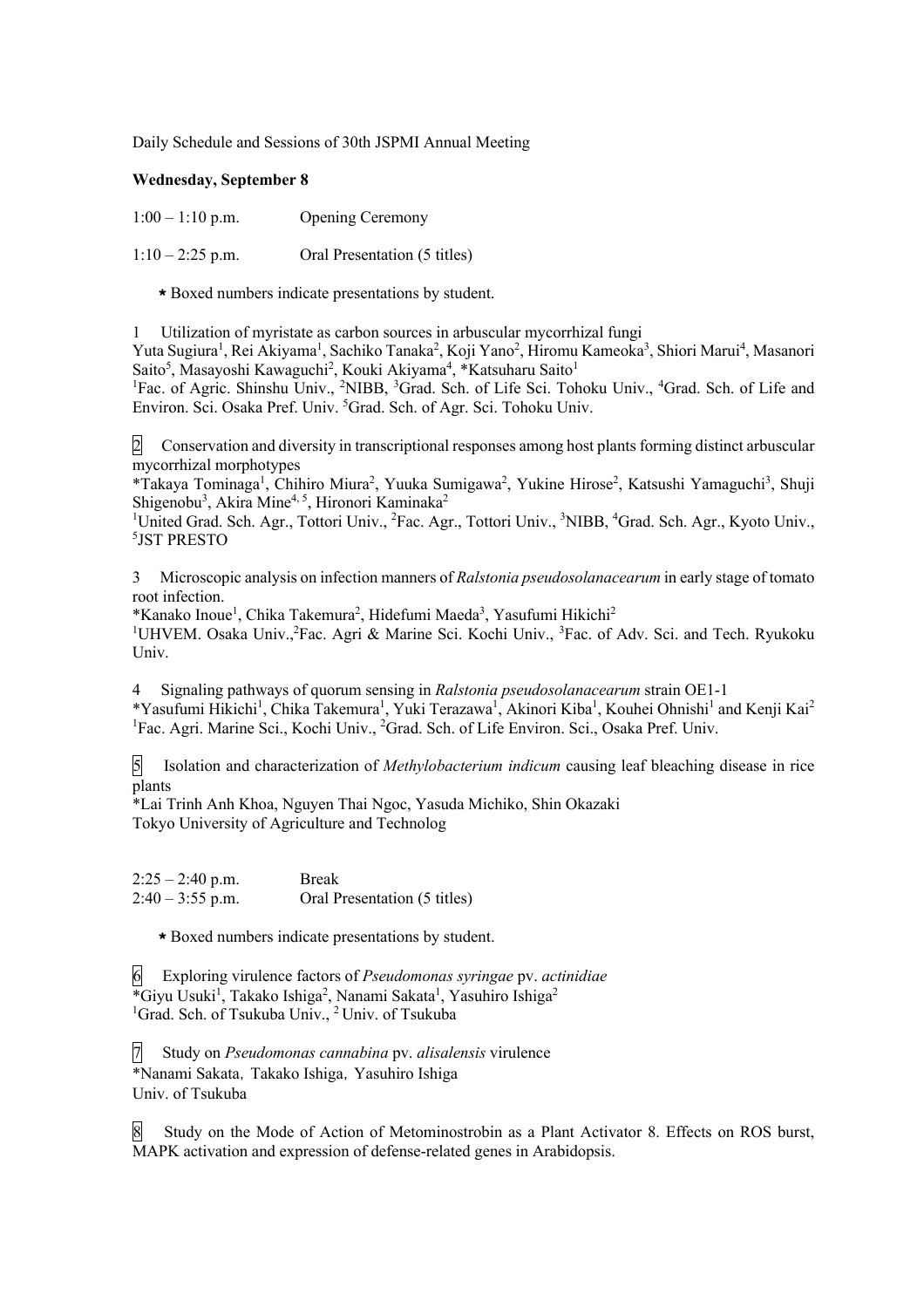\*Chiaki Itoh<sup>1</sup>, Nanami Ohara<sup>2</sup>, Hotaka Sato<sup>1</sup>, Mitsuhiro Ichinari<sup>3</sup>, Subaru Yamada<sup>3</sup>, Kazuo Sakuramoto<sup>3</sup>, Makoto Shiraishi<sup>3</sup>, Takashi Yamamoto<sup>3</sup>, Hidenori Matsui<sup>1,2</sup>, Yoshiteru Noutoshi<sup>1,2</sup>, Mikihiro Yamamoto<sup>1,2</sup>, Yuki Ichinose<sup>1,2</sup>, Tomonori Shiraishi<sup>4</sup>, and Kazuhiro Toyoda<sup>1,2</sup> <sup>1</sup>Grad. Environ. Life Sci. Okayama Univ., <sup>2</sup>Fac. Agri. Okayama Univ., <sup>3</sup>Summt Agro Int. Ltd., <sup>4</sup>RIBS Okayama

9 Molecular mechanism on MAMP-triggered ROS burst in Arabidopsis \*Nanako Kimoto<sup>1</sup>, Mizuki Takasu<sup>1</sup>, Aprilia, Nur Fitrianti<sup>1</sup>, Hidenori Matsui<sup>1</sup>, Yoshiteru Noutoshi<sup>1</sup>, Mikihiro Yamamoto<sup>1</sup>, Yuki Ichinose<sup>1</sup>, Tomonori Shiraishi<sup>2</sup>, and Kazuhiro Toyoda<sup>1</sup>. <sup>1</sup>Grad Environ. Life Sci. Okayama Univ.,<sup>2</sup>RIBS Okayama

10 CEP5 peptide negatively modulates defense responses in *Arabidopsis thaliana* \*Aprilia Nur Fitrianti<sup>1</sup>, Chiaki Itoh<sup>1</sup>, Haruka Hasegawa<sup>1</sup>, Hidenori Matsui<sup>1</sup>, Yoshiteru Noutoshi<sup>1</sup>, Mikihiro Yamamoto<sup>1</sup>, Yuki Ichinose<sup>1</sup>, Tomonori Shiraishi<sup>2</sup>, Kazuhiro Toyoda<sup>1</sup> <sup>1</sup>Grad. Sch. Environ. Life Sci., Okayama Univ., <sup>2</sup>RIBS Okayama

| $3:55 - 4:10$ p.m. | <b>Break</b>                           |
|--------------------|----------------------------------------|
| $4:10 - 5:30$ p.m. | General Discussion 1 (oral: $1 - 10$ ) |
| $5:30 - 7:00$ p.m. | Free Discussion (using Breakout rooms) |
| $5:30 - 6:00$ p.m. | Committee Meeting                      |

## **Thursday, September 9**

| $9:00-10:00$ a.m.                                                                                                                                 | Short Presentation (31 poster titles)              |  |
|---------------------------------------------------------------------------------------------------------------------------------------------------|----------------------------------------------------|--|
| $10:00 - 11:00$ a.m.                                                                                                                              | Poster Viewing with Authors ( <i>odd numbers</i> ) |  |
| $11:00 - 12:00$ p.m.                                                                                                                              | Poster Viewing with Authors (even numbers)         |  |
| $noon - 1:00 p.m.$<br>Special Session for Students and Early Carrier Researchers                                                                  |                                                    |  |
| $1:45 - 2:35$ p.m.                                                                                                                                | General Discussion 2 ( $P1 - P17$ )                |  |
| $2:35 - 2:50$ p.m.                                                                                                                                | <b>Break</b>                                       |  |
| $2:50 - 3:40$ p.m.                                                                                                                                | General Discussion 3 (P18 – P31)                   |  |
| $3:40 - 4:00$ p.m.                                                                                                                                | <b>Break</b>                                       |  |
| $4:00 - 4:45$ p.m.<br>Special Lecture<br>"Fusarium Genome and Pathogenicity"<br>Dr. Tsutomu Arie (Tokyo University of Agriculture and Technology) |                                                    |  |

4:45 – 5:30 p.m. Special Event "In memory of Prof. Shiro Higashi"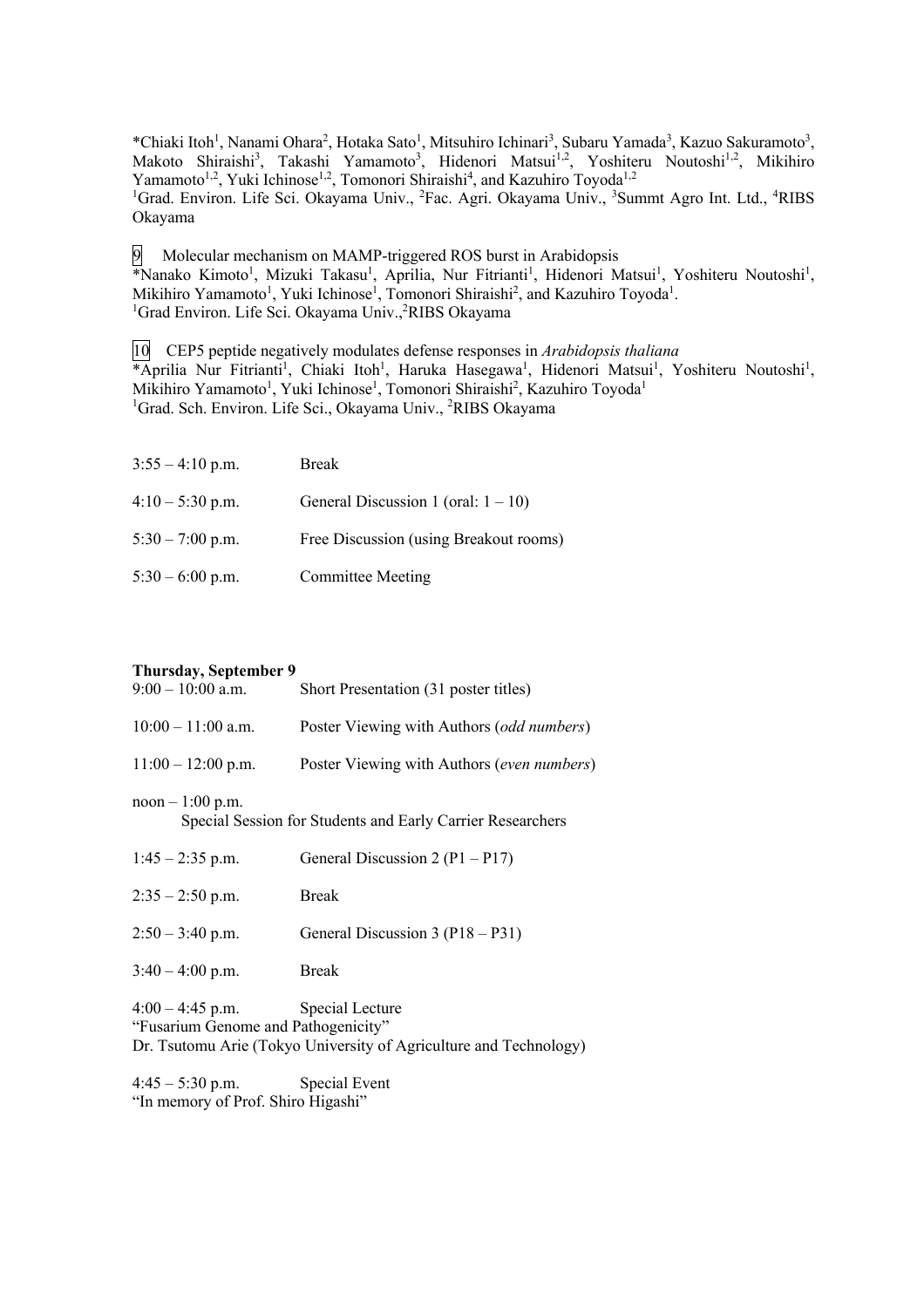## **Friday, September 10**

9:00 – 10:45 a.m. Oral Presentation (7 titles)

\*Boxed numbers indicate presentations by student.

11 Effect of a plant genotype on root microbiome and its relation with encountered microbiome and growth conditions.

\*Masaru Bamba<sup>1</sup>, Turgut Yigit Akyol<sup>2</sup>, Yusuke Azuma<sup>1</sup>, Stig Uggerhøj Andersen<sup>2</sup>, Shusei Sato<sup>1</sup> <sup>1</sup>Grad. Sch. of Life Sci. Tohoku Univ., <sup>2</sup>Dept. Mol. Biol. and Genet. Aarhus Univ.

12 Effects to modify the bacterial composition of soyasaponin secreted by soybean roots in the rhizosphere

\*Teruhisa Fujimatsu<sup>1</sup>, Keiji Endo<sup>1</sup>, Kazufumi Yazaki<sup>2</sup>, Akifumi Sugiyama<sup>2</sup> <sup>1</sup>BSR, Kao Corp., <sup>2</sup>RISH, Kyoto Univ.

13 Analysis of the tobacco-*Arthrobacter* interaction mediated by plant specialized metabolites \*Tomohisa Shimasaki<sup>1,2</sup>, Sachiko Masuda<sup>3</sup>, Ruben Garrido-Oter<sup>4,5</sup>, Takashi Kawasaki<sup>1</sup>, Yuichi Aoki<sup>6</sup>, Arisa Shibata<sup>3</sup>, Wataru Suda<sup>7</sup>, Ken Shirasu<sup>3</sup>, Kazufumi Yazaki<sup>1</sup>, Ryohei Thomas Nakano<sup>4</sup>, Akifumi Sugiyama<sup>1</sup>

<sup>1</sup>RISH, Kyoto Univ., <sup>2</sup>RIKEN · BRC, <sup>3</sup>RIKEN · CSRS, <sup>4</sup>MPIPZ (Germany), <sup>5</sup>MPIPZ · CEPLAS (Germany), <sup>6</sup>Tohoku Medical Megabank Organization., Tohoku Univ., <sup>7</sup>RIKEN · IMS

14 Characterization of Mineral Phosphate Solubilizing Activity of Isolates and their Effect on Rice Growth Promotion

\*Jean Louise Cocson Damo<sup>1</sup>, Shin-ichiro Agake<sup>1</sup>, Maria Daniela Artigas Ramirez<sup>2</sup>, Tadashi Yokoyama <sup>3</sup>, Shin Okazaki<sup>4</sup>, Naoko Ohkama-Ohtsu<sup>4,5</sup>

<sup>1</sup>United Grad. Sch. Of Agric. Tokyo Univ. Of Agric. And Tech., <sup>2</sup>Tropical Biosphere Research Center Univ. of the Ryukyus, <sup>3</sup>Fac. Of Food And Agric. Sci. Fukushima Univ., <sup>4</sup>Inst. Of Agric. Tokyo Univ. Of Agric. And Tech., <sup>5</sup>Inst. Of Global Innovation Research Tokyo Univ. Of Agric. And Tech.

15 Functional analysis of PINK4 gene of *Lotus japonicus* in symbiont (or partner) selection after the establishment of endosymbiosis.

\*Haruka Arashida<sup>1</sup>, Tomomi Nakagawa<sup>2</sup>, Hiroko Maita<sup>3</sup>, Shohei Kusakabe<sup>1</sup>, Shusei Sato<sup>1</sup>.

<sup>1</sup>Grad. Sch. of Life Sci.Tohoku Univ., <sup>2</sup>Yokohama Science Frontier High School., <sup>3</sup>Kazusa DNA Research Institute.

16 Periodic amplitude of gene expression in response to rhizobial infection in *Lotus japonicus* Takashi Soyano, Mika Tsugane, Masayoshi Kawaguchi NIBB

 $17$   $Ca^{2+}$  spiking analysis in Parasponia; non-legume nodulating tropical tree. \*Kana Miyata<sup>1,3</sup>, Luuk Rutten<sup>2</sup>, Rene Geurts<sup>2</sup>, Hanae Kaku<sup>1</sup>

<sup>1</sup>Meiji Univ. Grad. Sch. of Agri., <sup>2</sup>Wageningen Univ. Dep. of Plant Sci., <sup>3</sup>JSPS Research Fellow, (RPD)

| $10:45 - 11:00$ a.m. | <b>Break</b>                                              |
|----------------------|-----------------------------------------------------------|
| $11:00 - 11:40$ a.m. | General Discussion 4 (oral: $11 - 17$ )                   |
| $11:40 - 11:50$ a.m. | <b>Break</b>                                              |
| $11:50 - 12:20$ p.m. | JSPMI 30 <sup>th</sup> General Meeting & Closing Ceremony |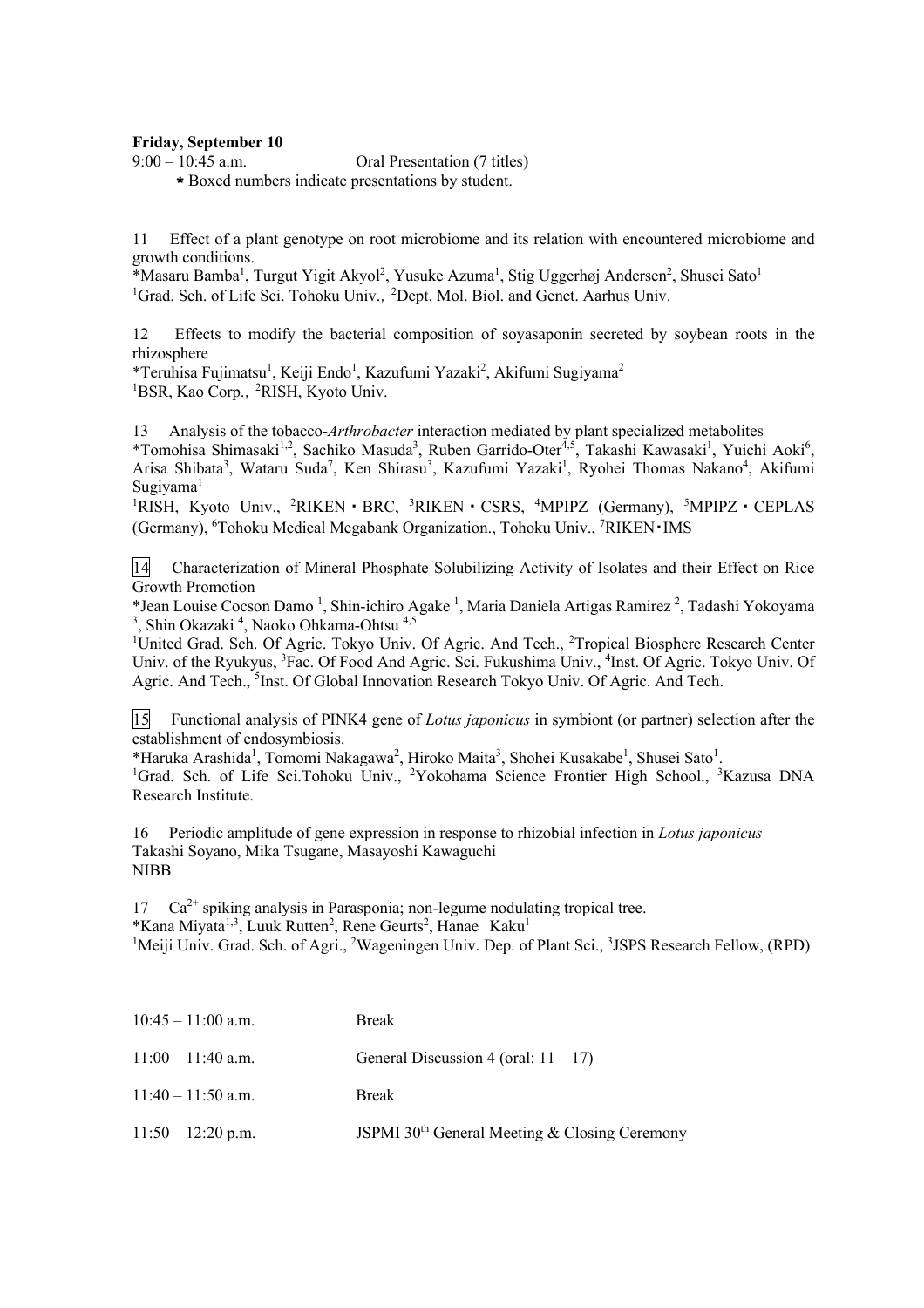Scientific Posters of JSPMI 30th Annual Meeting

| Thursday, September 9<br>$9:00 - 10:00$ a.m. | Short Presentation (all posters)           |
|----------------------------------------------|--------------------------------------------|
| $10:00 - 11:00$ a.m.                         | Poster Viewing with Authors (odd numbers)  |
| $11:00 - 12:00$ p.m.                         | Poster Viewing with Authors (even numbers) |
| $1:45 - 2:35$ p.m.                           | General Discussion 2 $(P1 - P17)$          |
| $2:50 - 3:40$ p.m.                           | General Discussion 3 (P18 – P31)           |

【Posters, 31 titles】

\*Boxed poster numbers indicate presentations by student.

P1 *Vanda falcata* (Orchidaceae) associates with a certain *Ceratobasidium* lineage for germination amid potentially impeding fungal communities

\*Galih Chersy Pujasatria<sup>1</sup>, Ikuo Nishiguchi<sup>2</sup>, Chihiro Miura<sup>3</sup>, and Hironori Kaminaka<sup>3</sup>

<sup>1</sup>Dept. of Agric. Sci., Grad. Sch. of Sust. Sci., Tottori Univ.,<sup>2</sup> Suzuka City,<sup>3</sup>Fac. of Agric., Tottori Univ.

P2 Diversity and characterization of the endophytic fungi associated with hairy vetch in Japan \*Parisa Taheri<sup>1</sup>, Khondoker MG Dastogeer<sup>2</sup>, Michiko Yasuda<sup>3</sup>, and Shin Okazaki<sup>1,3</sup> <sup>1</sup>United Graduate School of Agricultural Science, Tokyo University of Agriculture and Technology, Japan., <sup>2</sup>Department of Plant Pathology, Bangladesh Agricultural University.,<sup>3</sup> Graduate School of Agriculture, Tokyo University of Agriculture and Technology Japan

P3 Alternation of bacterial communities in the rhizosphere by tomatine secreted from tomato roots. \*Kyoko Takamatsu<sup>1</sup>, Masaru Nakayasu<sup>1</sup>, Shinichi Yamazaki<sup>2</sup>, Yuichi Aoki<sup>2</sup>, Hisabumi Takase<sup>3</sup>, Tsubasa Shoji<sup>4,5</sup>, Kazufumi Yazaki<sup>1</sup>, Akifumi Sugiyama<sup>1</sup> <sup>1</sup>RISH Kyoto Univ., <sup>2</sup>ToMMo Tohoku Univ., <sup>3</sup>Fac. of Bioe. Sci. KUAS, <sup>4</sup>BS. NAIST, <sup>5</sup>RIKEN CSRS

P4 Effects of komatsuna rhizobacteria on plant growth and function \*Takuro Tamura<sup>1</sup>, Yukichika Matsuo<sup>1</sup>, Ai Yukita<sup>2</sup>, Takuji Ohwada<sup>1</sup> <sup>1</sup>Depart. Life Food Sci. Obihiro Univ., <sup>2</sup>Mori Sangyo Inc.

P5 Exploration for Plant Growth Promoting Mechanisms of *Bacillus* Spores \*Shin-ichiro Agake<sup>1</sup>, Jean Louise Cocson Damo<sup>1</sup>, Michiko Yasuda<sup>2</sup>, Fernanda Plucani do Amaral<sup>3,4</sup>, Hiroki Rai<sup>5</sup>, Gary Stacey<sup>3</sup>, Tadashi Yokoyama<sup>6</sup>, Naoko Ohkama-Ohtsu<sup>7</sup>

<sup>1</sup>Unit. Grad. Sch. of Agric. Sci. TUAT, <sup>2</sup> Fac. of Agric. TUAT, <sup>3</sup>Mizzou, <sup>4</sup> Joyn Bio, <sup>5</sup> Fac. of Bio. Sci. Akita Pref. Univ., <sup>6</sup> Fac. of Food and Agric. Sci. Fukushima Univ., <sup>7</sup>GIR TUAT

P6 Effects of co-inoculation of plant growth promoters *Azospirillum* and *Phytobacter* strains on the growth of *Allium cepa* L. and their characteristic localization

\*Cui Ying, Takuji Ohwada

Department of Life and Food Science, Obihiro University of Agriculture & Veterinary Medicine, Obihiro, Hokkaido, Japan

P7 Symbiotic Performance of Rhizobia for Soybean Cultivation under the Cold Condition in Poland \*Riku Watanabe<sup>1</sup>, Maria Daniela Artigas Ramirez<sup>1,2</sup>, Sylwia Lewandowska<sup>3</sup>, Sonoko Dorothea Bellingrath-Kimura<sup>4</sup>, Naoko Ohkama-Ohtsu<sup>1</sup>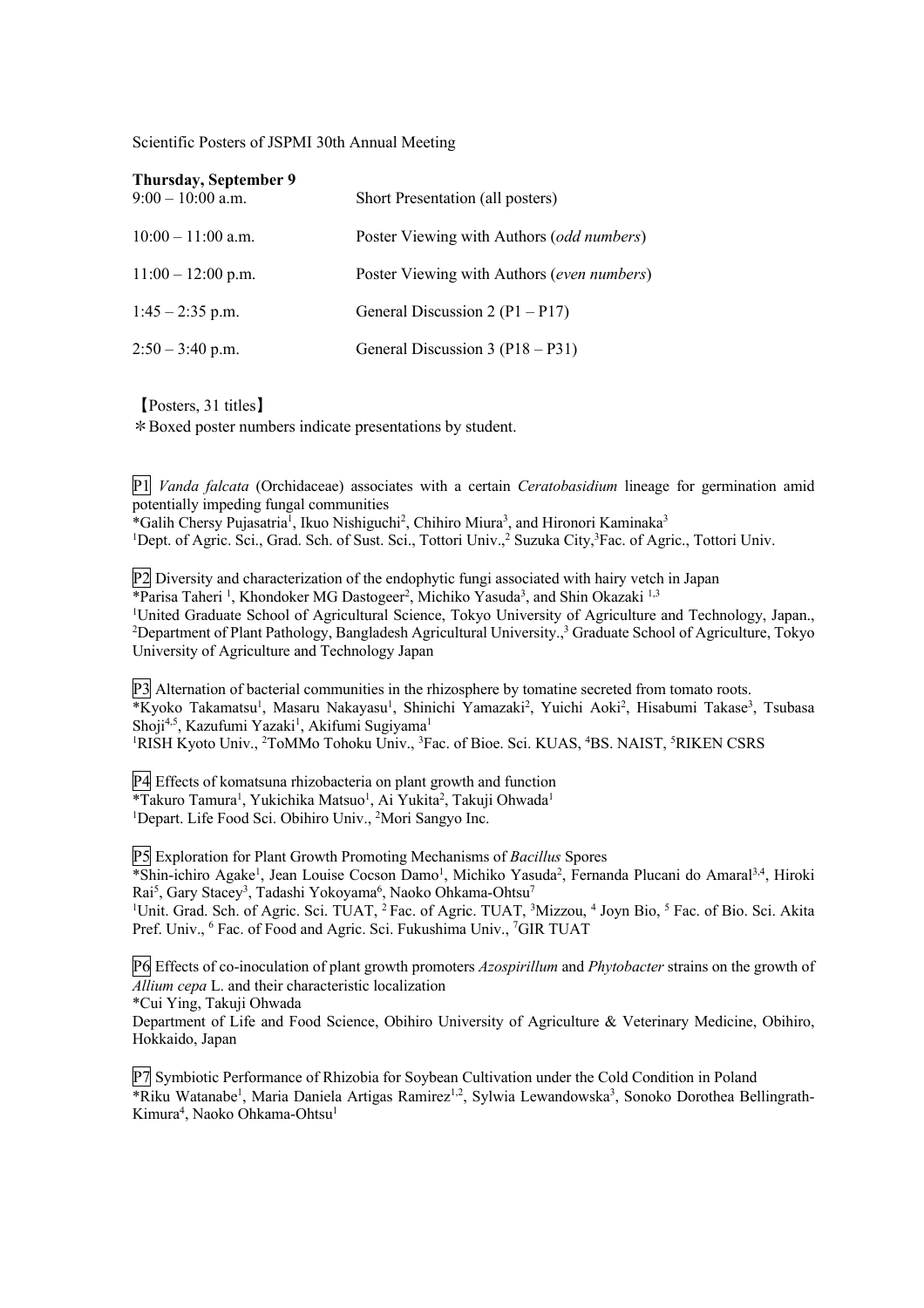<sup>1</sup>Fac. of Agric., Tokyo Univ. of Agric. and Tech., <sup>2</sup>Tropical Biosphere Research Center, Univ. of the Ryukyus, <sup>3</sup>Wroclaw Univ. of Environmental and Life Sciences, <sup>4</sup>Leibniz Centre for Agricultural Landscape Research (ZALF)

P8 Impacts of the soil environment and growing period on the root microbiome of *Lotus* plants \*Yusuke Azuma<sup>1</sup>, Masaru Bamba<sup>1</sup>, Turgut Yigit Akyol<sup>2</sup>, Stig Uggerhøj Andersen<sup>2</sup>, Shusei Sato<sup>1</sup> <sup>1</sup>Grad. Sch. of Life Sci. Tohoku Univ., <sup>2</sup>Dept. Mol. Biol. and Genet. Aarhus

P9 Screening for isoflavone degradation genes in soybean rhizosphere

\*Noritaka Aoki<sup>1</sup>, Tomohisa Shimasaki<sup>2</sup>, Wataru Yazaki<sup>1</sup>, Masaru Nakayasu<sup>1</sup>, Jun Ogawa<sup>3</sup>, Akinori Ando<sup>3</sup>, Sachiko Masuda<sup>4</sup>, Arisa Shibata<sup>4</sup>, Wataru suda<sup>5</sup>, Ken Shirasu<sup>4</sup>, Kazufumi Yazaki<sup>1</sup>, Akifumi Sugiyama<sup>1</sup> <sup>1</sup>RISH, Kyoto Univ., <sup>2</sup>RIKEN BRC, <sup>3</sup>Grad. Sch. of Agri. Kyoto Univ., <sup>4</sup>RIKEN CSRS, <sup>5</sup>RIKEN IMS

P10 Functional analysis of *Agrobacterium*-derived *IbACS1* gene in sweet potato \*Aiko Tanaka<sup>1</sup>, Maarten H. Ryder<sup>2</sup>, Takamasa Suzuki<sup>3</sup>, Nobuo Yamaguchi<sup>4</sup>, Motoyasu Otani<sup>5</sup>, Osamu Nakayachi<sup>5</sup>, Kenji Arakawa<sup>4</sup>, Nobukazu Tanaka<sup>4</sup>, Daigo Takemoto<sup>1</sup> <sup>1</sup>Nagoya Univ., <sup>2</sup>Univ. of Adelaide, <sup>3</sup>Chubu Univ., <sup>4</sup>Hiroshima Univ., <sup>5</sup>Ishikawa Pref. Univ.

P11 Colonization and bioactive effect of an endophyte belonging to the genus *Azospirillum* utilized for a microbial agricultural material "Inefaita" \*Tomomi Tanabe, Tetsuya Chujo, Shinji Kouno

Mayekawa MFG. CO., LTD.

P12 Improvement of a bacterial endophyte utilized for a microbial agricultural material "Inefaita" \*Tetsuya Chujo<sup>1</sup>, Tomomi Tanabe<sup>1</sup>, Akihiro Ueda<sup>2</sup>, Shinji Kouno<sup>1</sup> <sup>1</sup>Mayekawa MFG. CO., LTD., <sup>2</sup>Grad. Sch. of Integrated Sci. for Life Hiroshima Univ.

P13 Promotion mechanism of mycorrhizal fungal colonization in parasitic plant *Pedicularis* (Orobanchaceae) by host plants

\*Tomohiro Kawai<sup>1,2</sup>, Kee Yee Jia<sup>1</sup>, Motomi Ito<sup>2</sup>, Satoko Yoshida<sup>1</sup> <sup>1</sup>Grad. Sch. Sci. and Tech. NAIST, <sup>2</sup>Grad. Sch. Art. and Sci. Univ. Tokyo

P14 Analysis of mycorrhizal symbiosis mechanisms in *Rhododendron kaempferi* Planch. *var. macrogemma* Nakai endemic to the Izu Islands and *Juniperus taxifolia var. lutchuensis* Sataka

\*Kaho Shibao<sup>1</sup>, Yuna Uchiyama<sup>2</sup>, Masaki Yahata<sup>1,2</sup>, Yuuki Kobayashi<sup>3</sup>, Masayoshi Kawaguchi<sup>3</sup>, Akiyoshi Tominaga1,2

"<sup>1</sup>Fac. of Agric. Shizuoka Univ., <sup>2</sup>Grad. Sch. of Int. Sci. and Tech, Shizuoka Univ., <sup>3</sup>NIBB

P15 The cytosolic glycerol-3-phosphate dehydrogenase GPDH3 is required for the mycorrhizal symbiosis in *Lotus japonicus*

\*Tzujui Yeh<sup>1</sup>, Yusaku Sugimura<sup>1</sup>, Taigi Igarashi<sup>2</sup>, Shinpei Katou<sup>2</sup>, Katsuharu Saito<sup>2</sup> <sup>1</sup>Interdiscip. Grad. Sch. of Sci. and Tech. Shinshu Univ., <sup>2</sup>Fac. of Agric. Shinshu Univ.

P16 Development of non-canonical SL analogs capable of modulating AM fungal community composition \*Kota Kitamura, Kohki Akiyama Grad. Sch. Life & Environ. Sci., Osaka Pref. Univ.

P17 Ionome analysis of soybean plants in mycorrhizal symbiosis \*Haruko Imaizumi-Anraku<sup>1</sup>, Kyoko Takagi<sup>2</sup>, Masao Ishimoto<sup>3</sup> <sup>1</sup>NARO/NIAS, <sup>2</sup>NARO/TARC, <sup>3</sup>NARO/NICS

P18 N2O reduction ability and genomic characteristics of *Bradyrhizobium ottawaense* isolated from sorghum roots

\*Sawa Hara<sup>1,2</sup>, Masayuki Sugawara<sup>2</sup>, Hisayuki Mitsui<sup>2</sup>, Shintaro Hara<sup>2</sup>, Cristina Sánchez Gomes<sup>2</sup>, Shusei Sato<sup>2</sup>, Kiwamu Minamisawa2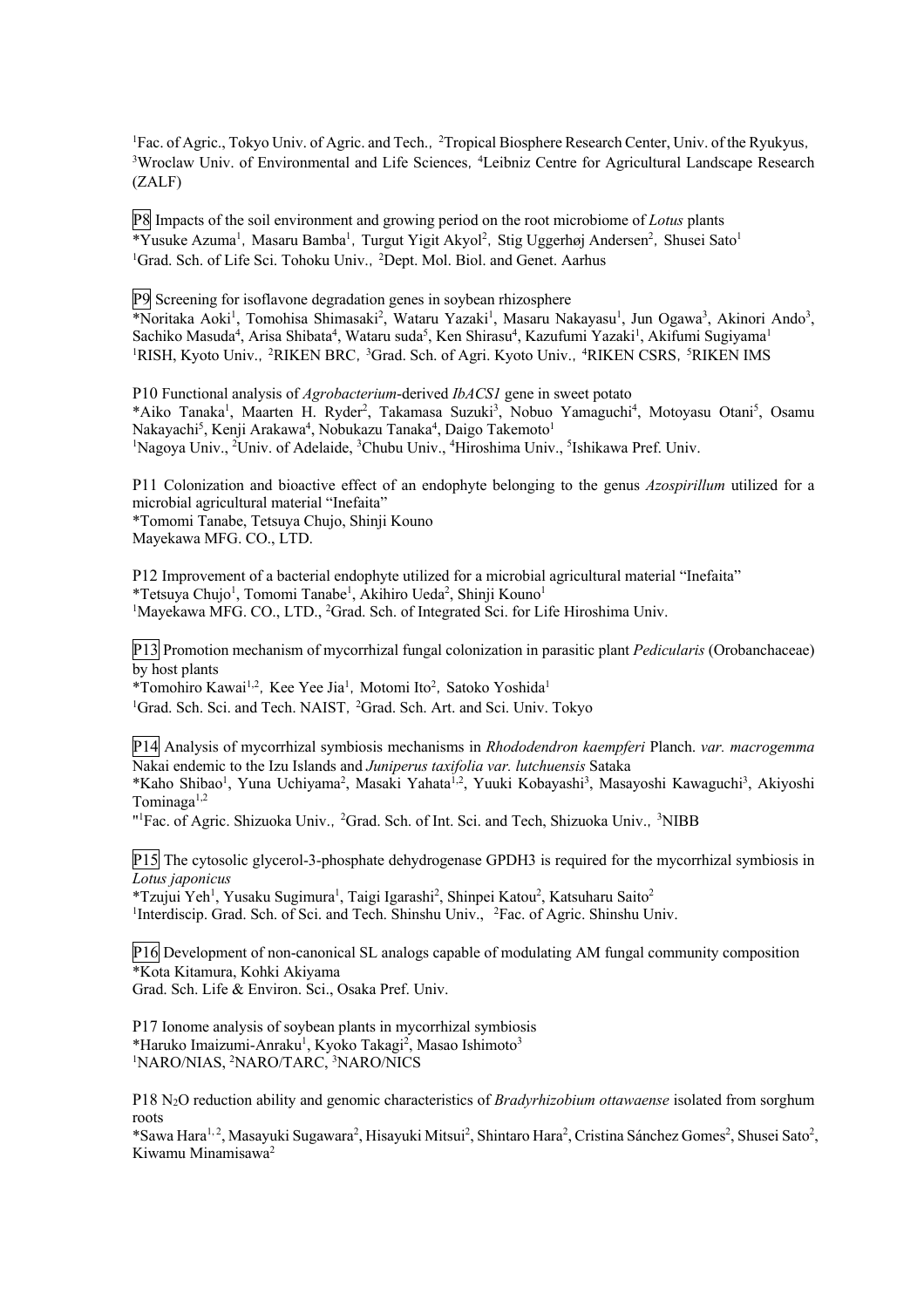<sup>1</sup> NARO/NIAS, <sup>2</sup>Tohoku Univ.

P19 Comparative genomics of *Bradyrhizbium elkanii* HK4-10 \*Yuya Hamasaki<sup>1</sup>, Yudai Gamo<sup>1</sup>, Kiwamu Minamisawa<sup>2</sup>, Takakazu Kaneko<sup>1</sup> <sup>1</sup>Kyoto Sangyo Univ., <sup>2</sup>Tohoku Univ.

P20 The rhizobial type III effector Bel2-5 plays a dual role in symbiosis with soybean \*Safirah Tasa Nerves Ratu<sup>1</sup>, Christian Oliver Kalaw<sup>2</sup>, Michiko Yasuda<sup>2</sup>, and Shin Okazaki<sup>1,2</sup> <sup>1</sup>United Graduate School of Agricultural Science · Tokyo University of Agriculture and Technology, <sup>2</sup>Graduate School of Agriculture Tokyo University of Agriculture and Technology

P21 Disruption of *bclA* gene in *Bradyrhizobium* sp. SUTN9-2 enhances symbiotic nitrogen fixation ability with *Aeschynomene americana*

\*Shun Hashimoto<sup>1</sup>, Teerana Greetatorn<sup>3</sup>, Pongpan Songwattana<sup>3</sup>, Pongdet Piromyou<sup>3</sup>, Masahiro Fukuda<sup>2</sup>, Panlada Tittabutr<sup>3</sup>, Nantakorn Boonkerd<sup>3</sup>, Neung Teaumroong<sup>3</sup>, Shusei Sato<sup>1</sup>, Toshiki Uchiumi<sup>2</sup> <sup>1</sup>Grad. Sch. of Life Sci.Tohoku Univ., <sup>2</sup>Grad. Sch. of Sci. and Eng. Kagoshima Univ., <sup>3</sup>Suranaree Univ. of Technol.

P22 Involvement of LjSYP132a and LjSYP132b in nodule formation and seed formation \*Issei Takahashi, Aoi Sogawa, Haruna Ueno, Mika Nomura Grad. Sch. of Agric. Kagawa Univ.

P23 Functional analysis of *Ralstonia solanecearum* effector by using yeast expression system \*Eri Nakayama, Atsushi Hirata, Takato Kitasono, Saki Shirai, Naotaka Tanaka and Mitsuaki Tabuchi Agric. Kagawa Univ.

P24 The *Acidovorax citrulli* effector Aave 4606 exhibits glutathione degrading activity in a host thioredoxindependent manner

\*Mana Toshio, Shoko Fujiwara, Naotaka Tanaka, Mitsuaki Tabuchi Agric. Kagawa Univ.

P25 Relationships between siderophore-mediated iron acquisition of *Ralstonia solanacearum* species complex and its virulence

\*Yuki Terazawa<sup>1</sup>, Chika Takemura<sup>1</sup>, Akinori Kiba<sup>1</sup>, Kouhei Ohnishi<sup>1</sup>, Kenji Kai<sup>2</sup>, Yasufumi Hikichi<sup>1</sup> <sup>1</sup>Fac. Agri. & Marine Sci. Kochi Univ., <sup>2</sup>Sch. Life & Environmental Sci. Osaka Pre Univ.

P26 Quorum sensing inhibition attenuates the virulence of *Ralstonia solanacearum* \*Mariko Fukui, Megumi Sakata, Ayaka Yoshihara, Kenji Kai Grad. Sch. of Life and Environ. Sci. Osaka Pref. Univ.

P27 Ralfuranone J produced in the active state of quorum sensing is required for fused biofilms of *Ralstonia pseudosolanacearum* storain OE1-1, leading to development of virulence-related mushuroom-type biofilm in a well-ordered structure of cell populations

\*Takemura Chika<sup>1</sup>, Inoue Kanako<sup>2</sup>, Kiba Akinori<sup>1</sup>, Ohnishi Kohei<sup>1</sup>, Kai Kenji<sup>3</sup>, Hikichi Yasufumi<sup>1</sup> <sup>1</sup>Fac. Agri & Marine Sci., Kochi Univ., <sup>2</sup>UHVEM, Osaka Univ., <sup>3</sup>Osaka Pref. Univ.

P28 Systemic induction of disease resistance and growth inhibition by chitin in Arabidopsis \*Hisako Yamagata<sup>1</sup>, Keigo Naito<sup>1</sup>, Momoko Takagi<sup>2</sup>, Mai Yoshioka<sup>2</sup>, Sumire Matsukawa<sup>1</sup>, Mayumi Egusa<sup>2</sup>, Yuri Kanno<sup>3</sup>, Mitsunori Seo<sup>3</sup>, Keisuke Kariya<sup>4</sup>, Atsushi Ishihara<sup>2</sup>, Shinsuke Ifuku<sup>5</sup>, Akira Mine<sup>6,7</sup>, Hironori Kaminaka2

<sup>1</sup>Grad. Sch. Agr., Tottori Univ., <sup>2</sup>Fac. Agr., Tottori Univ., <sup>3</sup>RIKEN CSRS, <sup>4</sup>United Grad. Sch. Agr., Tottori Univ., <sup>5</sup>Grad. Sch. Eng., Tottori Univ., <sup>6</sup>Grad. Sch. Agr., Kyoto Univ., <sup>7</sup>JST PRESTO

P29 ROS sensor proteins positively regulate defense responses against plant pathogens.

\*Yuta Hino, Keita Okamoto, Taichi Inada, Miki Yoshioka, Hitoshi Mori, Hirofumi Yoshioka